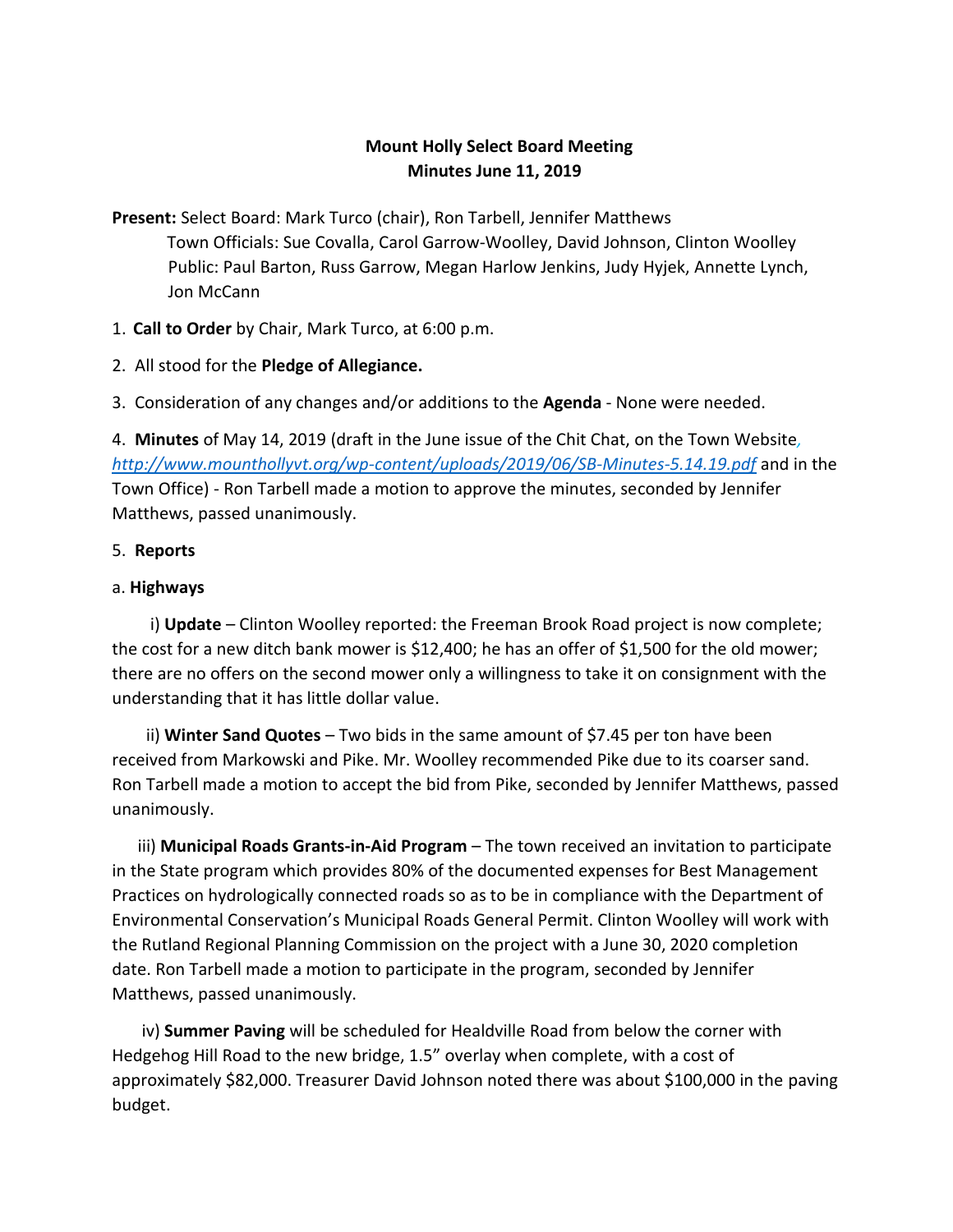v) **Appoint Road Foreman** - Clinton Woolley, who has been Interim Road Foreman, said he was willing to step into the position. Ron Tarbell made a motion to appoint Clinton Woolley Road Foreman, seconded by Jennifer Matthews, passed unanimously. The Select Board congratulated Mr. Woolley on his appointment.

 **Question** from the Public: Paul Barton asked if it was possible to put up a warning sign on Healdville Road to alert drivers to the presence of small children at play. Mr. Woolley said that he would order one.

vi) **Personnel Wage Review** – to be addressed in executive session.

 vii) **New Hire – Road Crew – Interviews** - The Select Board has received five applications. Dates and times for interviews of 30-45 minutes will be set up. A CDL, Commercial Driver's License, is a requirement for the position and a prerequisite for an interview.

 **Question** from the Public: Judy Hyjek asked about sweeping Shunpike Road. Mr. Woolley noted that ditching and mulching work had been completed, so sweeping was next.

### b. **Treasurer** – David Johnson

 i) **Monthly Income & Expense Report** - David Johnson noted some highlights: the Town has paid the Vermont Education Fund; the \$5,400 item is for the start of the parcel mapping project; the snow plowing bills to Plymouth and Wallingford (total of \$5,700) have now been paid; the Solid Waste Income is at \$3,000 and counting over what was expected; the Highway Fund Benefit Expense shows a surplus due to two employees instead of three; Solid Waste Expenses are coming in under budget.

 ii) **Late Filed Declaration Penalty Waiver** - Late filers of the Vermont Tax Form HS-122 may be subject to a town penalty if the town so chooses. Mount Holly has waived the penalty in the past. Ron Tarbell made a motion to continue the policy to waive the Late Filed Declaration Penalty, seconded by Jennifer Matthews, passed unanimously.

 iii) **Annual Financial Management Checklist** – The VT State Auditor's office puts out an annual questionnaire to check on municipalities' financial management. There have been no changes in the town's financial management policies. The Select Board reviewed the checklist and signed.

c. **Delinquent Tax & Tax Sale Attorney Update** - Peter Perrino was not present.

d. **Rutland Regional Planning Commission Report -** Jon McCann reported that Efficiency Vermont announced a new campaign for free walk-through energy efficiency evaluations of residences and small businesses in Rutland County. These no-charge walk-throughs, usually costing \$400-500, take about one-to-two hours and can result in significant energy savings. If the retail sale of marijuana bill passes out of the Legislature next session, towns will need to opt in to allowing marijuana stores. The Select Board will monitor this. The Shrewsbury Town Plan was approved by the RRPC.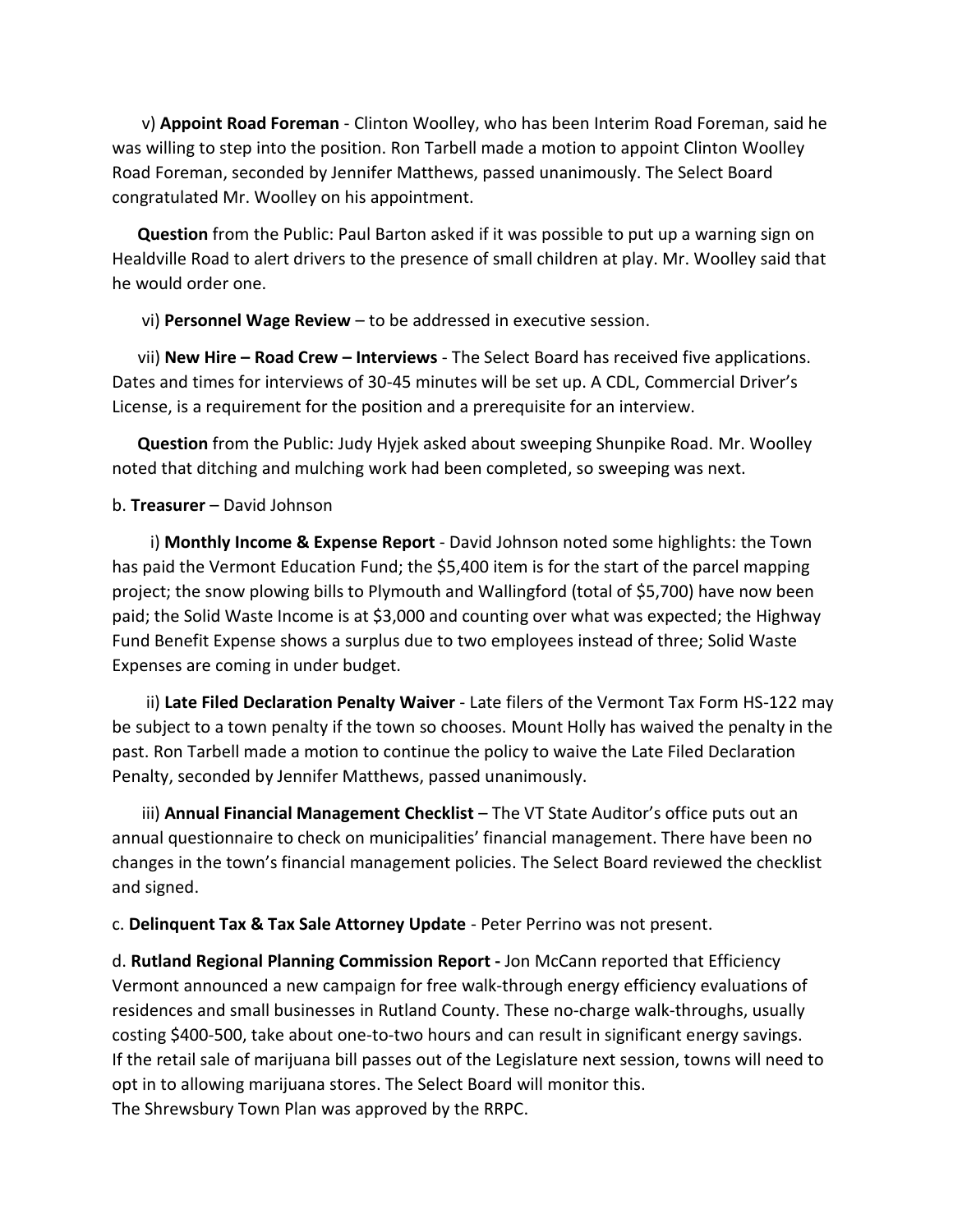#### **6. Old Business**

 a. **Conflict of Interest Policy** – The policy was signed by the Select Board for the period of June 2019 to March 2020. Jennifer Matthews stated that the policy will be placed in a Policy binder in the Town Office and it will be on the town website under a new Policies tab.

 b. **Swap Shed** – Ms. Matthews reported she had received a call from a resident with a wood base available for the construction of a shed. The base was a bit small, but she thanked the resident for the offer. She asked if some of the surplus solid waste income might be used for the purchase of a new shed. Mark Turco repeated his wish to spare the town any costs for this item, but the Select Board agreed to look at quotes for a new shed.

 **Question** from the Public: Paul Barton asked about liability insurance with a swap shed. It was pointed out that Mount Holly had operated a swap shed in the past without any insurance issues and that many towns currently operate swap sheds.

 c. **Other - Question** from the public: Judy Hyjek asked if there was an update on the Neighborhood Watch proposed a couple of months ago by Joe Fitzgerald. Jennifer Matthews responded that she had reached out to Mr. Fitzgerald a couple of times. He indicated he was quite busy at present. No one knew if contact had been made with the State Police or with Jo Bania, but the Mount Holly Constable indicated in an email to the Select Board that he was available to help set up the service. The Select Board will put that information out on the Newsflash.

#### **7. New Business**

 a. **Cemetery Issues** – Tabled until Dennis Devereux could be present to discuss. Clinton Woolley reported that volunteers spent four hours at the Packer Cemetery setting up headstones, mowing and cleaning.

 b. **Appoint Forest Fire Warden** - A Town Forest Fire Warden is appointed every five years. Jim Seward is the current fire warden, and he is willing to serve again. Ron Tarbell made a motion to appoint Jim Seward Town Forest Fire Warden, seconded by Jennifer Matthews, passed unanimously.

 c. **Propane & Oil Pricing** – Cota & Cota submitted a quote to supply 600 gallons of propane for the Town Office and Garage at a cost of \$2.39 per gallon. The Select Board decided to put out an RFP (Request for Proposals) for propane, heating oil, and diesel in order to get additional quotes.

 d. **Microcell Survey & DPS Letter -** The town received a survey from the Vermont Public Service Department to gauge interest in a proposal to help expand cell service in Mount Holly. Jennifer Matthews explained that the State currently has 220 uninstalled, 2G microcell devices, which are to be used to fill coverage gaps in cell service. The microcells can be installed on utility poles to bounce a signal about a ¼ mile. Ms. Matthews noted that a broadband